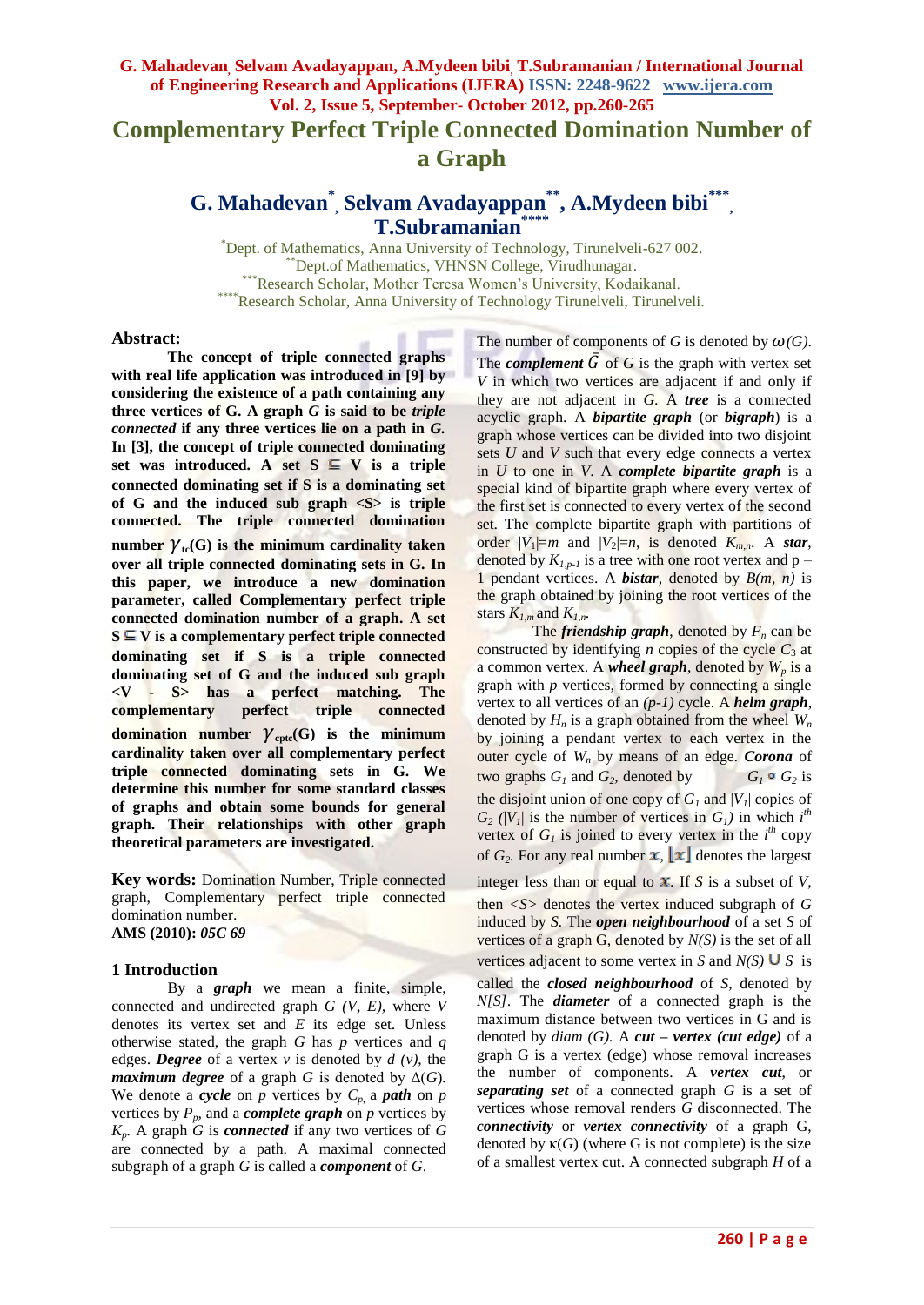connected graph *G* is called a **H** -cut if  $\omega(G - H)$  >

*2*. The *chromatic number* of a graph *G*, denoted by  $\chi(G)$  is the smallest number of colors needed to colour all the vertices of a graph *G* in which adjacent vertices receive different colour. Terms not defined here are used in the sense of [2].

A subset *S* of *V* is called a *dominating set* of *G* if every vertex in *V* − *S* is adjacent to at least one vertex in *S*. The *domination number*  $\gamma(G)$  of *G* is the minimum cardinality taken over all dominating sets in *G.* A dominating set *S* of a connected graph G is said to be a *connected dominating set* of *G* if the induced sub graph *<S>* is connected. The minimum cardinality taken over all connected dominating set is the *connected domination number* and is denoted by  $\gamma_c$ . A subset *S* of *V* of a nontrivial graph *G* is said to be *Complementary perfect dominating set*, if *S* is a dominating set and the subgraph induced by  $\langle V-S \rangle$ has a perfect matching. The minimum cardinality taken over all Complementary perfect dominating sets is called the *Complementary perfect domination number* and is denoted by  $\gamma_{cp}$ .

One can get a comprehensive survey of results on various types of domination number of a graph in [11]**.**

Many authors have introduced different types of domination parameters by imposing conditions on the dominating set [1,8]. Recently the concept of triple connected graphs was introduced by Paulraj Joseph J. et. al.,[9] by considering the existence of a path containing any three vertices of G. They have studied the properties of triple connected graph and established many results on them. A graph *G* is said to be *triple connected* if any three vertices lie on a path in *G.* All paths and cycles, complete graphs and wheels are some standard examples of triple connected graphs.

A set  $S \subseteq V$  is a triple connected dominating set if S is a dominating set of G and the induced sub  $graph < S$  is triple connected. The triple connected domination number  $\gamma_{tc}(G)$  is the minimum cardinality taken over all triple connected dominating sets in G.

A set  $S \subseteq V$  is a complementary perfect triple connected dominating set if S is a triple connected dominating set of G and the induced sub graph <V - S> has a perfect matching. The complementary perfect triple connected domination number  $\gamma_{\text{cptc}}(G)$  is the minimum cardinality taken over all complementary perfect triple connected dominating sets in G.

In this paper we use this idea to develop the concept of complementary perfect triple connected dominating set and complementary perfect triple connected domination number of a graph.

### **Previous Results**

**Theorem 1.1 [9]** A tree *T* is triple connected if and only if  $T \stackrel{\sim}{=} P_p$ ;  $p \geq 3$ .

**Theorem 1.2 [9]** A connected graph *G* is not triple connected if and only if there exists a *H* -cut with  $\omega(G-H) \geq 3$  such that  $|V(H) \cap N(C_i)| = 1$  for at

least three components  $C_1$ ,  $C_2$ , and  $C_3$  of  $G - H$ . **Notation 1.3** Let *G* be a connected graph with *m* vertices  $v_1$ ,  $v_2$ , ...,  $v_m$ . The graph  $G(n_1P_1, n_2P_1, n_3P_2)$  $n_3P_{l_2}, \ldots, n_mP_{l_m}$ ) where  $n_i$ ,  $l_i \geq 0$  and  $1 \leq i \leq m$ , is obtained from *G* by attaching  $n<sub>1</sub>$  times a pendant vertex of  $P_{l_1}$  on the vertex  $v_1$ ,  $n_2$  times a pendant vertex of  $P_1$  on the vertex  $v_2$  and so on.

**Example 1.4** Let  $v_1$ ,  $v_2$ ,  $v_3$ ,  $v_4$ , be the vertices of  $K_4$ , the graph  $K_4$  (2P<sub>2</sub>, P<sub>3</sub>, P<sub>4</sub>, P<sub>3</sub>) is obtained from  $K_4$  by attaching 2 times a pendant vertex of  $P_2$  on  $v_1$ , 1 time a pendant vertex of  $P_3$  on  $v_2$ , 1 times a pendant vertex of  $P_4$  on  $v_3$  and 1 time a pendant vertex of  $P_3$  on  $v_4$ and is shown in Figure 1.1.



**Figure 1.1:** *K<sup>4</sup> (2P2, P3, P4, P3)*

### **2 Complementary Perfect Triple Connected Domination Number**

**Definition 2.1** A set  $S \subseteq V$  is a complementary perfect triple connected dominating set if S is a triple connected dominating set of G and the induced sub graph  $\langle V - S \rangle$  has a perfect matching. The complementary perfect triple connected domination number  $\gamma_{\text{cptc}}(G)$  is the minimum cardinality taken over all complementary perfect triple connected dominating sets in G. Any triple connected dominating set with  $\gamma_{\text{cptc}}$  vertices is called a  $\gamma_{\text{cptc}}$  -set of *G*.

**Example 2.2** For the graph  $G_1$  in Figure 2.1,  $S = \{v_1, v_2, v_3, v_1, v_2, v_3, v_4, v_5, v_6, v_7, v_8, v_9, v_{10}\}$  $v_2$ ,  $v_5$ *}* forms a  $\gamma_{\text{cptc}}$  -set of *G*<sub>*1*</sub>. Hence  $\gamma_{\text{cptc}}$  *(G<sub>1</sub>) = 3*.





**Observation 2.3** Complementary perfect triple connected dominating set does not exists for all graphs and if exists, then  $\gamma_{\text{cptc}} \geq 3$ .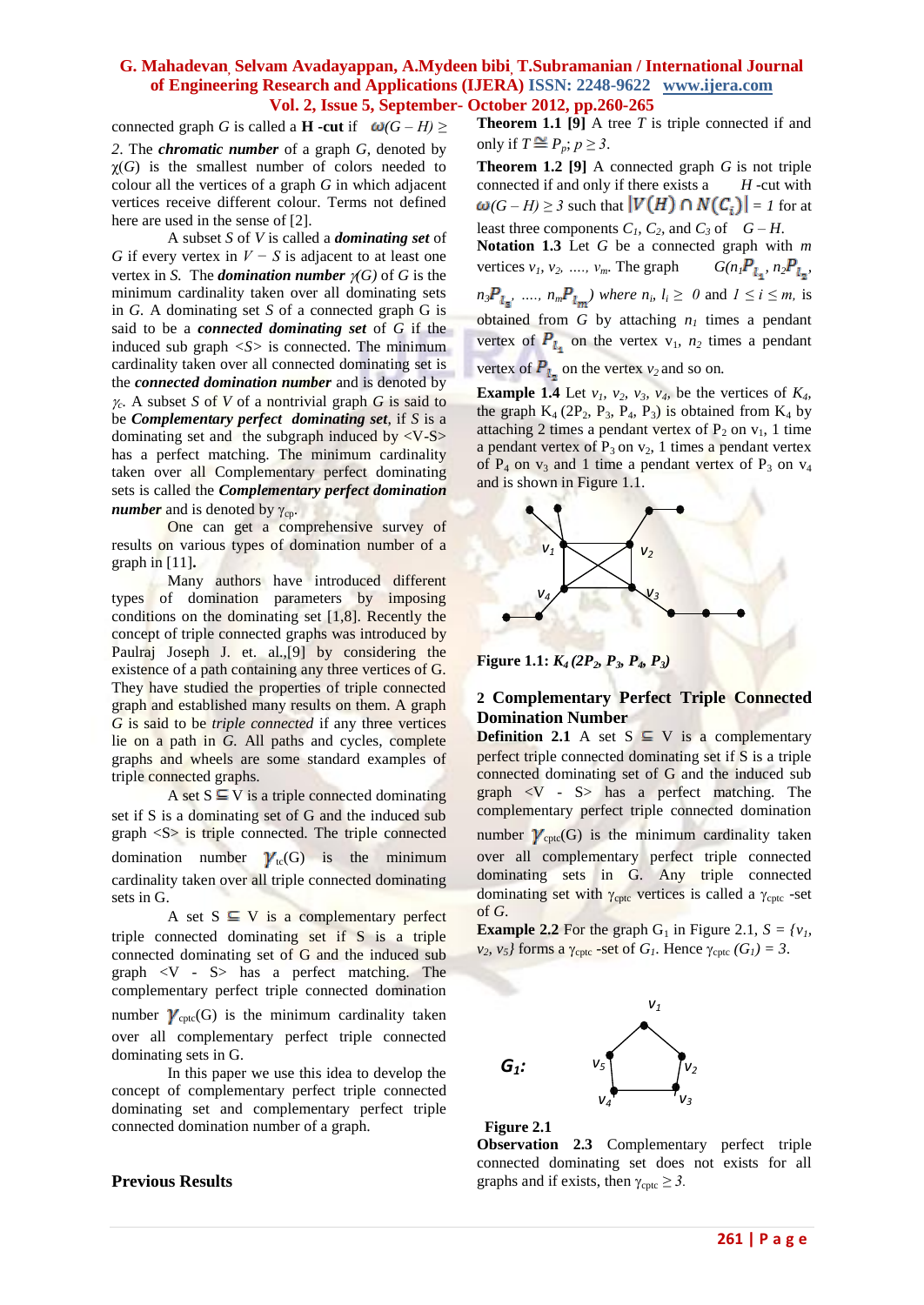**Example 2.4** For the graph  $G_2$  in Figure 2.2, any minimum dominating set must contain the supports and any connected dominating set containing these supports is not Complementary perfect triple connected and hence  $\gamma_{\text{cntc}}$  does not exists.



#### **Figure 2.2**

**Remark 2.5** Throughout this paper we consider only connected graphs for which complementary perfect triple connected dominating set exists.

**Observation 2.6** The complement of the complementary perfect triple connected dominating set need not be a complementary perfect triple connected dominating set.

**Example 2.7** For the graph  $G_3$  in Figure 2.3,  $S = \{v_1, v_2, v_3\}$  forms a Complementary perfect triple connected dominating set of  $G_3$ . But the complement  $V - S = \{v_4, v_5, v_6, v_7\}$  is not a Complementary perfect triple connected dominating set.



**Figure 2.3**

**Observation 2.8** Every Complementary perfect triple connected dominating set is a dominating set but not the converse.

**Example 2.9** For the graph  $G_4$  in Figure 2.4,  $S = \{v_1\}$ is a dominating set, but not a complementary perfect triple connected dominating set.





**Observation 2.10** For any connected graph  $G$ ,  $\gamma(G)$ 

### $\leq \gamma_{cp}(G) \leq \gamma_{\text{cptc}}(G)$  and the inequalities are strict.

**Example 2.11** For  $K_6$  in Figure 2.5,  $\gamma(K_6) = \{v_1\} = 1$ ,  $\gamma_{cp}(K_6) = \{v_1, v_2\} = 2$  and  $\gamma_{cptc}(K_6) = \{v_1, v_2, v_3, v_4\} =$ 4. Hence  $\gamma(G) \leq \gamma_{cn}(G) \leq \gamma_{cn}(G)$ .



### **Figure 2.5**

**Theorem 2.12** If the induced subgraph of each connected dominating set of *G* has more than two pendant vertices, then *G* does not contain a Complementary perfect triple connected dominating set.

**Proof** This theorem follows from *Theorem 1.2*.

**Example 2.13** For the graph  $G_6$  in Figure 2.6,  $S = \{v_6, v_2, v_3, v_4\}$  is a minimum connected dominating set so that  $\gamma_c$  ( $G_6$ ) = 4. Here we notice that the induced subgraph of *S* has three pendant vertices and hence *G* does not have a Complementary perfect triple connected dominating set*.*



# **Figure 2.6**

**Complementary perfect triple connected domination number for some standard graphs are given below.**

1) For any cycle of order  $p \ge 5$ ,  $\gamma_{\text{cptc}}(C_p) = p - 2$ .

2) For any complete bipartite graph of order 
$$
p \geq 5
$$
,  $\int 3$ , if  $p$  is odd

$$
\gamma_{\text{cptc}}(K_{m,n})=\begin{cases}4, if p is even.\end{cases}
$$

(where *m*,  $n \ge 2$  and  $m + n = p$ . 3) For any complete graph of order  $p \ge 5$ ,  $(3, if p is odd)$ 

$$
\gamma_{\text{cptc}}(K_p) = \begin{cases} 4, & \text{if } p \text{ is even.} \end{cases}
$$

4) For any wheel of order 
$$
p \ge 5
$$
,  
\n
$$
\gamma_{\text{cptc}}(W_p) = \begin{cases} 3, if \ p \ is \ odd \\ 4, if \ n \ is \ even. \end{cases}
$$

5) For any Fan graph of order 
$$
p \ge 5
$$
,  

$$
\gamma_{\text{cptc}}(F_p) = \begin{cases} 3, if \ p \ is \ odd \\ A, if \ n \ is \ even \end{cases}
$$

$$
(4, if p is even.
$$

6) For any Book graphs of order  $p \ge 6$ ,  $\gamma_{\text{cptc}} (B_p) = 4.$ 

7) For any Friendship graphs of order  $p \ge 5$ ,  $\gamma_{\text{cptc}} (F_n^{\prime}) = 3.$ 

**Observation 2.14** If a spanning sub graph *H* of a graph *G* has a Complementary perfect triple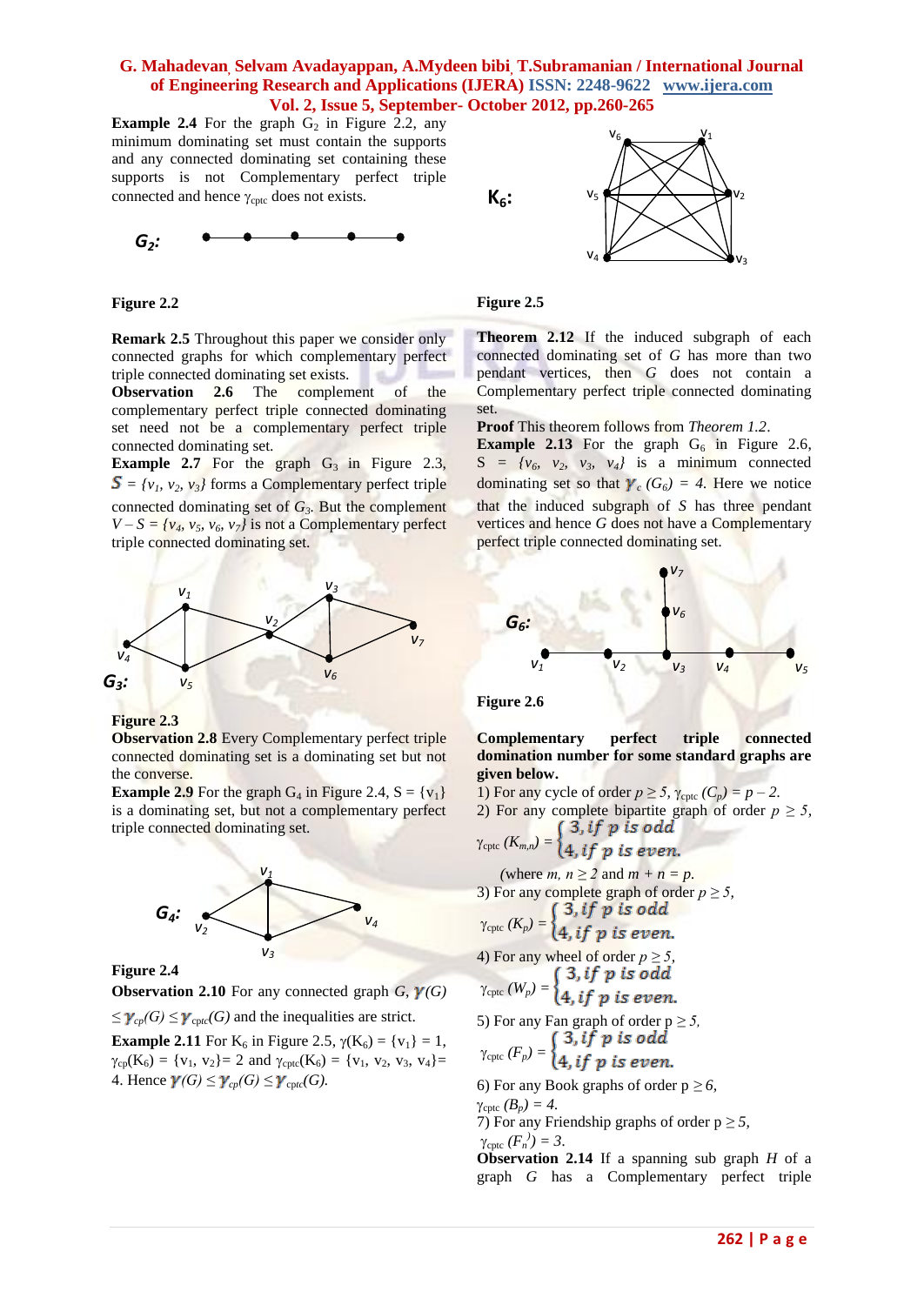connected dominating set, then *G* also has a complementary perfect triple connected dominating set.

**Example 2.16** For any graph G and H in Figure 2.7,  $S = \{v_1, v_4, v_5\}$  is a complementary perfect triple connected dominating set and so  $\gamma_{\text{cptc}}$  *(G) = 3.* For the spanning subgraph H,  $S = \{v_1, v_4, v_5\}$  is a complementary perfect triple connected dominating set and so  $\gamma_{\text{cptc}}(H) = 3$ .



**Figure 2.7**

**Observation 2.17** Let *G* be a connected graph and *H* be a spanning sub graph of *G*. If *H* has a complementary perfect triple connected dominating set, then  $\gamma_{\text{cptc}}$  *(G)*  $\leq \gamma_{\text{cptc}}$  *(H)* and the bound is sharp.

**Example 2.18** For the graph G in Figure 2.8,  $S = \{v_1, v_2, v_7, v_8\}$  is a complementary perfect triple connected dominating set and so  $\gamma_{\text{cptc}}(G) = 4$ . For the spanning subgraph H of G,  $S = \{v_1, v_2, v_3, v_6, v_7, v_8\}$ is a complementary perfect triple connected dominating set and so  $\gamma_{\text{cptc}}(H) = 6$ .



#### **Figure 2.8**

**Theorem 2.19** For any connected graph *G* with  $p \ge 5$ , we have  $3 \leq \gamma_{\text{cptc}}(G) \leq p - 2$  and the bounds are sharp.

**Proof** The lower and upper bounds trivially follows from *Definition 2.1*. For  $C_5$ , the lower bound is attained and for  $C_9$  the upper bound is attained.

**Theorem 2.20** For a connected graph *G* with *5* vertices,  $\gamma_{\text{cptc}}(G) = p - 2$  if and only if *G* is isomorphic to  $C_5$ ,  $W_5$ ,  $K_5$ ,  $K_{2,3}$ ,  $F_2$ ,  $K_5 - \{e\}$ ,  $K_4(P_2)$ ,  $C_4(P_2)$ ,  $C_3(P_3)$ ,  $C_3(2P_2)$  or any one of the graphs shown in Figure 2.9*.*



### **Figure 2.9**

**Proof** Suppose *G* is isomorphic to  $C_5$ ,  $W_5$ ,  $K_5$ ,  $K_{2,3}$ , *F*<sub>2</sub>*, K*<sub>5</sub> *– {e}, K<sub>4</sub>*(*P*<sub>2</sub>*), C<sub>4</sub>*(*P*<sub>2</sub>*), C<sub>3</sub>*(*P*<sub>3</sub>*), C<sub>3</sub>*(2*P*<sub>2</sub>*)* or any one of the graphs  $H_1$  to  $H_7$  given in Figure 2.9, then clearly  $\gamma_{\text{cptc}}$  *(G) = p – 2.* Conversely, let *G* be a connected graph with 5 vertices and  $\gamma_{\text{cptc}}$  *(G) = 3*. Let  $S = \{x, y, z\}$  be a  $\gamma_{\text{cptc}}$  *-set*, then clearly  $\langle S \rangle = P_3$ or  $C_3$ . Let  $V - S = V(G) - V(S) = \{u, v\}$ , then  $\langle V - S \rangle = K_2 = uv.$ 

Case (i) 
$$
\langle S \rangle = P_3 = xyz
$$
.

Since *G* is connected*,* there exists a vertex say *x* (or *y, z*) in  $P_3$  is adjacent to *u* (or *v*) in  $K_2$ , then  $\gamma_{\text{cptc}}$  -set of *G* does not exists. But on increasing the degrees of the vertices of S, let x be adjacent to u and z be adjacent to v. If  $d(x) = d(y) = d(z) = 2$ , then  $G \cong C_5$ . Now by increasing the degrees of the vertices, by the above argument, we have  $G \cong K_5, K_5 - \{e\}, K_4(P_2), C_4(P_2)$ ,  $C_3(P_3)$  or any one of the graphs  $H_1$  to  $H_7$  given in Figure 2.9. Since *G* is connected*,* there exists a vertex say *y* in  $P_3$  is adjacent to *u* (or *v*) in  $K_2$ , then  $\gamma_{\text{c}ptc}$  -set of *G* does not exists. But on increasing the degrees of the vertices of S, let y be adjacent to v, x be adjacent to u and v and z be adjacent to u and v. If  $d(x) = 3$ ,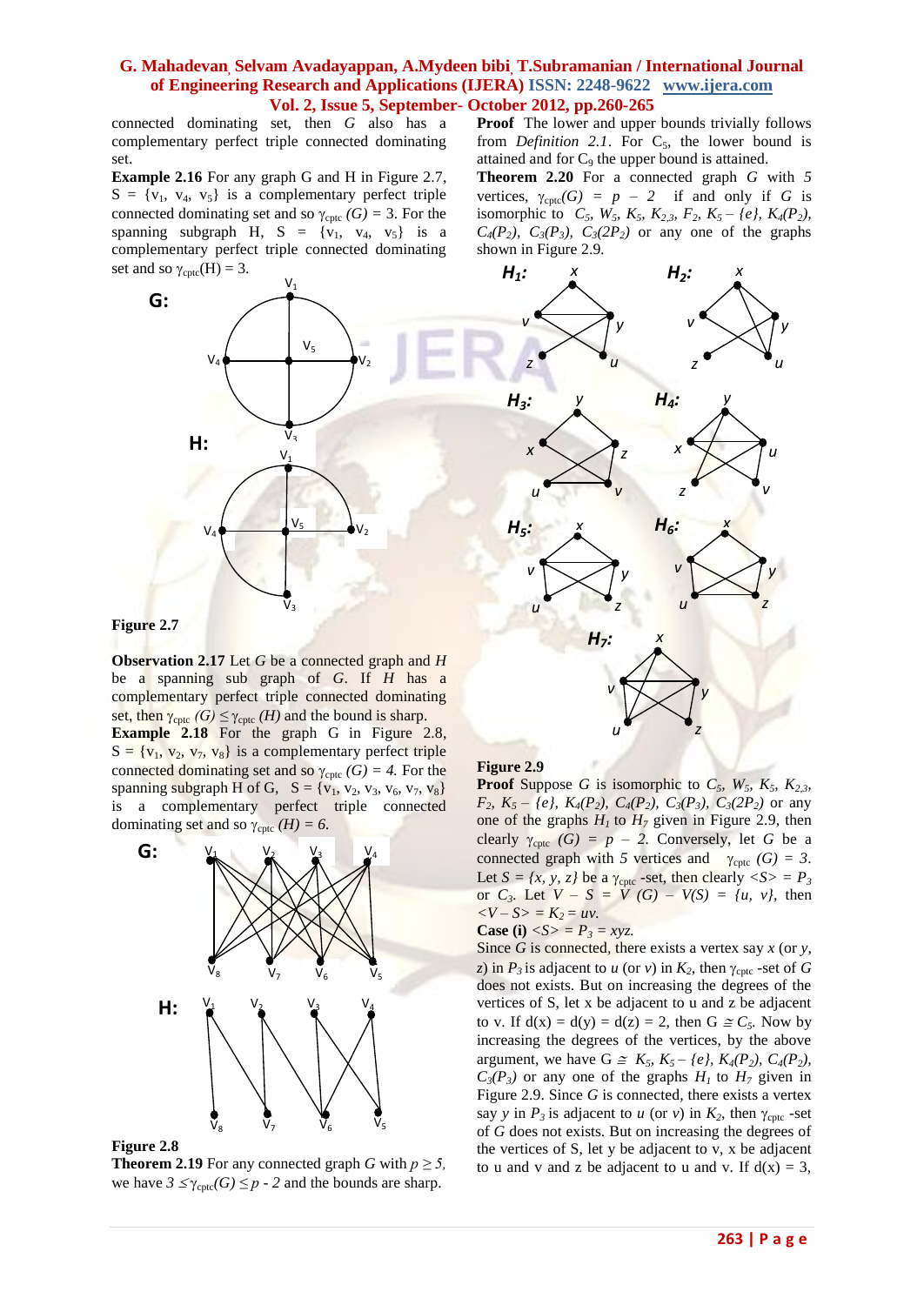$d(y) = 3$ ,  $d(z) = 3$ , then  $G \cong W_5$ . Now by increasing the degrees of the vertices, by the above argument, we have  $G \cong K_{2,3}$ ,  $C_3(2P_2)$ . In all the other cases, no new graph exists.

**Case (ii)**  $\langle S \rangle = C_3 = xyzx$ .

Since *G* is connected*,* there exists a vertex say *x* (or *y, z*) in  $C_3$  is adjacent to *u* (or *v*) in  $K_2$ , then  $S = \{x, u, v\}$ forms a  $\gamma_{\text{cptc}}$  *-set* of *G* so that  $\gamma_{\text{cptc}}$  *(G) = p – 2*. If  $d(x) = 3$ ,  $d(y) = d(z) = 2$ , then  $G \cong C_3(P_3)$ . If  $d(x) = 4$ ,  $d(y) = d(z) = 2$ , then  $G \cong F_2$ . In all the other cases, no new graph exists.

#### **Nordhaus – Gaddum Type result:**

**Theorem 2.21** Let *G* be a graph such that *G* and  $\overline{G}$ have no isolates of order  $p \geq 5$ , then

 $(i)\gamma_{\text{cptc}}(G) + \gamma_{\text{cptc}}(\bar{G}) \leq 2(p-2)$ 

*(ii)*  $\gamma_{\text{cptc}}$  *(G)*  $\gamma_{\text{cptc}}$  *(* $\overline{G}$ *)*  $\leq$  *(p – 2)*<sup>2</sup> and the bounds are sharp.

**Proof** The bounds directly follow from *Theorem 2.19*. For the cycle  $C_5$ ,  $\gamma_{\text{cptc}}(G) + \gamma_{\text{cptc}}(G) = 2(p-2)$ 

*and*  $\gamma_{\text{cptc}} (G)$ .  $\gamma_{\text{cptc}} (\bar{G}) \le (p-2)^2$ .

**Theorem 2.22**  $\gamma_{\text{cptc}}(G) \ge \lceil p / \Delta + 1 \rceil$ 

**Proof Every vertex in V-S contributes one to degree** sum of vertices of S. Then  $|V - S| \le \sum_{u \in S} d(u)$  where S is a complementary perfect triple connected dominating set. So |V - S|  $\leq \gamma_{\text{cptc}}$   $\Delta$  which implies (|V|-  $|S|$ )  $\leq \gamma_{\text{cptc}} \Delta$ . Therefore p -  $\gamma_{\text{cptc}} \leq \gamma_{\text{cptc}} \Delta$ , which implies  $\gamma_{\text{cptc}}(\Delta+1) \geq p$ . Hence  $\gamma_{\text{cptc}}(G) \geq |p / \Delta+1|$ **Theorem 2.23** Any complementary perfect triple connected dominating set of G must contains all the

pendant vertices of G.

**Proof** Let S be any complementary perfect triple connected dominating set of G. Let v be a pendant vertex with support say u. If v does not belong to S, then u must be in S, which is a contradiction S is a complementary perfect triple connected dominating set of G. Since v is a pendant vertex, so v belongs to S.

**Observation 2.24** There exists a graph for which  $\gamma_{cp}(G) = \gamma_{tc}(G) = \gamma_{cptc}(G)$  is given below.



#### **Figure 2.10**

For the graph  $H_i$  in figure 2.10,  $S = \{v_1, v_3, v_7\}$  is a triple connected dominating set complementary perfect and complementary perfect triple connected dominatin set. Hence  $\gamma_{cp}(G) = \gamma_{tc}(G) = \gamma_{cptc}(G) = 3$ .

# **3. Complementary Perfect Triple Connected Domination Number and Other Graph Theoretical Parameters**

**Theorem 3.1** For any connected graph *G* with  $p \ge 5$ vertices,  $\gamma_{\text{cptc}}$  *(G)* +  $\kappa$ *(G)*  $\leq$  2*p* – *3* and the bound is sharp if and only if  $G \cong K_5$ .

**Proof** Let *G* be a connected graph with  $p \ge 5$  vertices. We know that  $κ(G) \leq p - 1$  and by *Theorem 2.19,* γ<sub>cptc</sub>  $(G) \leq p - 2$ . Hence  $\gamma_{\text{cptc}}(G) + \kappa(G) \leq 2p - 3$ . Suppose *G* is isomorphic to  $K_5$ . Then clearly  $\gamma_{\text{cptc}}(G) + \kappa(G)$  $= 2p - 3$ . Conversely, Let  $\gamma_{\text{cptc}} (G) + \kappa(G) = 2p - 3$ . This is possible only if  $\gamma_{\text{cptc}}(G) = p - 2$  and  $\kappa(G) =$  $p - 1$ . But  $\kappa(G) = p - 1$ , and so  $G \cong K_p$  for which  $\gamma_{\text{cptc}}$  $(G) = 3 = p - 2$  so that  $p = 5$ . Hence  $G \cong K_5$ .

**Theorem 3.2** For any connected graph *G* with  $p \ge 5$ vertices,  $\gamma_{\text{cptc}}$  (G) +  $\chi$  (G)  $\leq$  2*p* – 2 and the bound is sharp if and only if  $G \cong K_5$ .

**Proof** Let *G* be a connected graph with  $p \ge 5$  vertices. We know that  $\chi(G) \leq p$  and by *Theorem 2.19*,  $\gamma_{\text{cptc}}(G) \leq p - 2$ . Hence  $\gamma_{\text{cptc}}(G) + \chi(G) \leq 2p - 2$ . Suppose  $G$  is isomorphic to  $K_5$ . Then clearly  $\gamma_{\text{cptc}}$  *(G)* +  $\chi$ *(G)* = 2*p* – 2. Conversely, Let  $\gamma_{\text{cptc}}$  *(G)*  $+\chi$  *(G)* = 2*p* – 2. This is possible only if  $\gamma_{\text{cptc}}$  *(G)* =  $p - 2$  and  $\chi(G) = p$ . But  $\chi(G) = p$ , and so *G* is isomorphic to  $K_p$  for which  $\gamma_{\text{cptc}}(G) = 3 = p - 2$  so that  $p = 5$ . Hence  $G \cong K_5$ .

**Theorem 3.3** For any connected graph *G* with  $p \ge 5$ vertices,  $\gamma_{\text{cptc}}$  *(G)* + $\Delta$ *(G)*  $\leq$  2*p* – 3 and the bound is sharp if and only if *G* is isomorphic to  $W_5$ ,  $K_5$ ,  $C_3(2)$ ,  $K_5$  – *{e},*  $K_4$  ( $P_2$ ),  $C_3$  ( $2P_2$ ) or any one of the graphs shown in Figure 3.1*.*





**Proof** Let *G* be a connected graph with  $p \ge 5$  vertices. We know that  $\Delta(G) \leq p - 1$  and by *Theorem 2.19*,  $\gamma_{\text{cptc}}$  *(G)*  $\leq p-2$ . Hence  $\gamma_{\text{cptc}}$  *(G)* +  $\Delta$ *(G)*  $\leq$  2*p* – 3. Let *G* be isomorphic to  $W_5$ ,  $K_5$ ,  $C_3$ (2),  $K_5$  – {e},  $K_4$ ( $P_2$ ),  $C_3(2P_2)$  or any one of the graphs  $G_1$  to  $G_4$  given in Figure 3.1, then clearly  $\gamma_{\text{cptc}}$  *(G)* + $\Delta$ *(G)* = 2*p* – 3. Conversely, Let  $\gamma_{\text{cptc}}(G) + \Delta(G) = 2p - 3$ . This is possible only if  $\gamma_{\text{cptc}}$  *(G) = p – 2* and  $\Delta(G) = p - 1$ . But  $\gamma_{\text{cptc}}$  *(G) = p – 2 and*  $\Delta(G)$  *= p – 1, by Theorem* 2.20, we have  $G \cong W_5$ ,  $K_5$ ,  $C_3(2)$ ,  $K_5 - \{e\}$ ,  $K_4(P_2)$ ,  $C_3(2P_2)$  and the graphs  $G_1$  to  $G_4$  given in Figure 3.1.